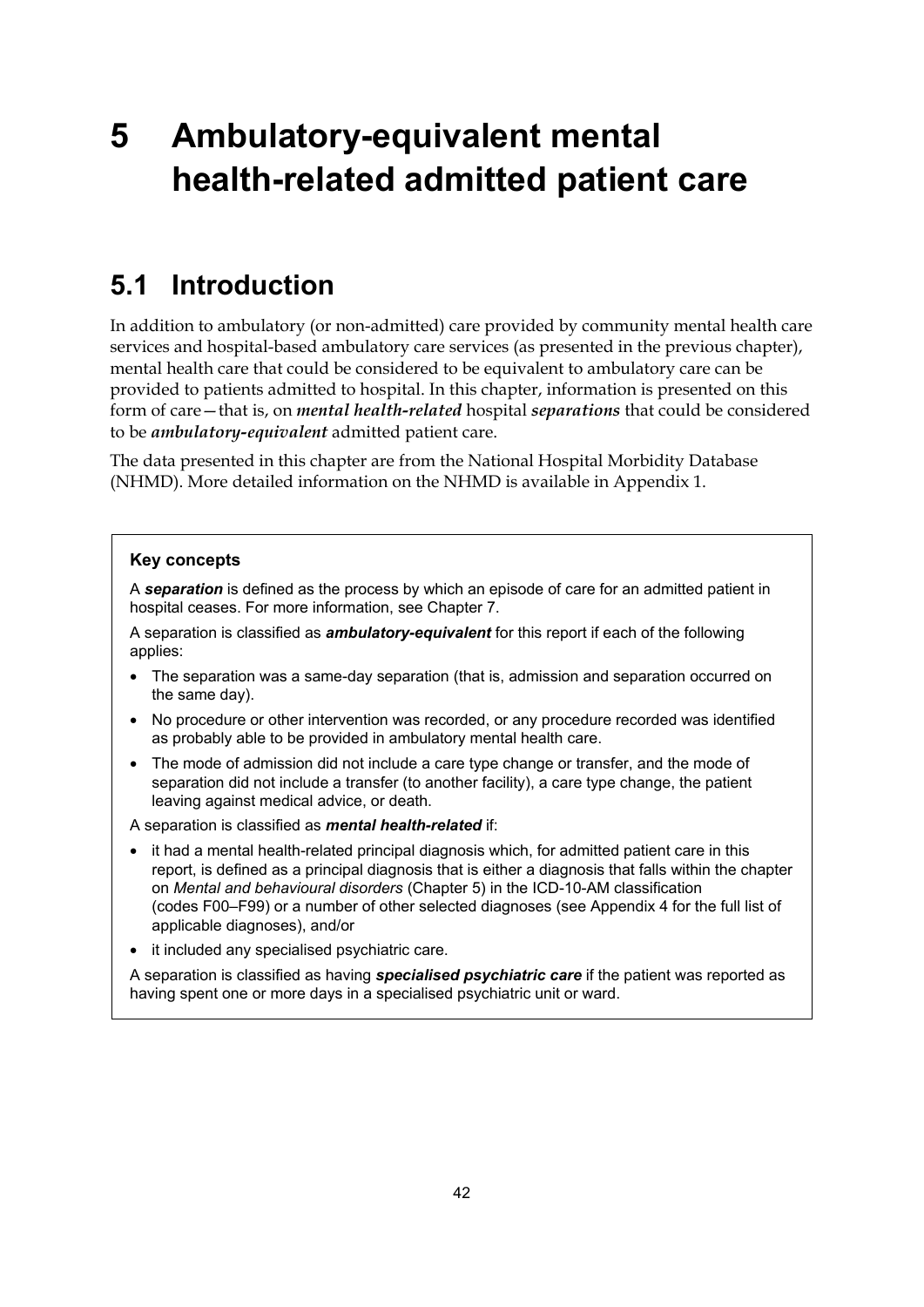### **5.2 States and territories and hospital type**

In 2006–07, a total of 7,602,917 separations were reported from public and private acute and psychiatric hospitals (AIHW 2008a). Of these, 4.3% (329,958) were mental health-related comprising ambulatory-equivalent and admitted patient separations. Admitted patient separations are presented in Chapter 7.

There were 120,602 ambulatory-equivalent mental health-related separations reported in 2006–07, accounting for 1.6% of all separations and 36.6% of all mental health-related separations. Table 5.1 shows the number of separations for each state and territory by hospital type. The number of separations per 1,000 population is provided to account for differences in population size between jurisdictions.

| <b>Hospital type</b>         | <b>NSW</b> | Vic    | Qld    | <b>WA</b> | <b>SA</b>                                  | Tas  | <b>ACT</b>    | <b>NT</b>     | <b>Total</b> |
|------------------------------|------------|--------|--------|-----------|--------------------------------------------|------|---------------|---------------|--------------|
|                              |            |        |        |           | With specialised psychiatric care          |      |               |               |              |
| Public acute hospitals       | 3,318      | 253    | 946    | 87        | 203                                        | 73   | 35            | 22            | 4,937        |
| Public psychiatric hospitals | 1,517      | 0      | 1      | 18        | 6                                          | 5    | $\sim$        | $\sim$ .      | 1,547        |
| Private hospitals            | 24,017     | 30,110 | 20,674 | 7,217     | 10                                         | n.p. | n.p.          | n.p.          | 85,820       |
| Subtotal                     | 28,852     | 30,363 | 21,621 | 7,322     | 219                                        | n.p. | n.p.          | n.p.          | 92,304       |
|                              |            |        |        |           | Without specialised psychiatric care       |      |               |               |              |
| Public acute hospitals       | 7,025      | 5,202  | 2,309  | 1,329     | 1,126                                      | 375  | 185           | 188           | 17,739       |
| Public psychiatric hospitals | 56         | 0      | 0      | 0         | 0                                          | 0    | $\sim$ $\sim$ | $\sim$ $\sim$ | 56           |
| Private hospitals            | 2,186      | 2,903  | 3,345  | 511       | 12                                         | n.p. | n.p.          | n.p.          | 10,503       |
| <b>Subtotal</b>              | 9,267      | 8,105  | 5,654  | 1,840     | 1,138                                      | n.p. | n.p.          | n.p.          | 28,298       |
|                              |            |        |        |           | All hospitals                              |      |               |               |              |
| Public acute hospitals       | 10,343     | 5,455  | 3,255  | 1,416     | 1,329                                      | 448  | 220           | 210           | 22,676       |
| Public psychiatric hospitals | 1,573      | 0      | 1      | 18        | 6                                          | 5    | $\sim$        | i.            | 1,603        |
| Private hospitals            | 26,203     | 33.013 | 24,019 | 7,728     | 22                                         | n.p. | n.p.          | n.p.          | 96,323       |
| Total                        | 38,119     | 38,468 | 27,275 | 9,162     | 1,357                                      | n.p. | n.p.          | n.p.          | 120,602      |
|                              |            |        |        |           | Rate (per 1,000 population) <sup>(b)</sup> |      |               |               |              |
| Public acute hospitals       | 1.5        | 1.1    | 0.8    | 0.7       | 0.9                                        | 1.0  | 0.6           | 1.0           | 1.1          |
| Public psychiatric hospitals | 0.2        | 0.0    | 0.0    | 0.0       | 0.0                                        | 0.0  | $\sim$        | $\sim$ $\sim$ | 0.1          |
| Private hospitals            | 3.7        | 6.2    | 5.6    | 3.7       | 0.0                                        | n.p. | n.p.          | n.p.          | 4.5          |
| All hospitals                | 5.5        | 7.3    | 6.4    | 4.4       | 0.9                                        | n.p. | n.p.          | n.p.          | 5.7          |

**Table 5.1: Ambulatory-equivalent mental health-related separations(a) with and without specialised psychiatric care, by hospital type, states and territories, 2006–07** 

(a) Separations for which care type was reported as *Newborn* with no qualified days, and records for *Hospital boarders* and *Posthumous organ procurement* have been excluded.

(b) Rates were directly age-standardised as detailed in Appendix 2.

n.p. Not published. Private hospital figures for Tasmania, the Australian Capital Territory and the Northern Territory are not published due to confidentiality reasons. However, the figures are included in the national totals.

Not applicable. The Australian Capital Territory and the Northern Territory do not have any public psychiatric hospitals.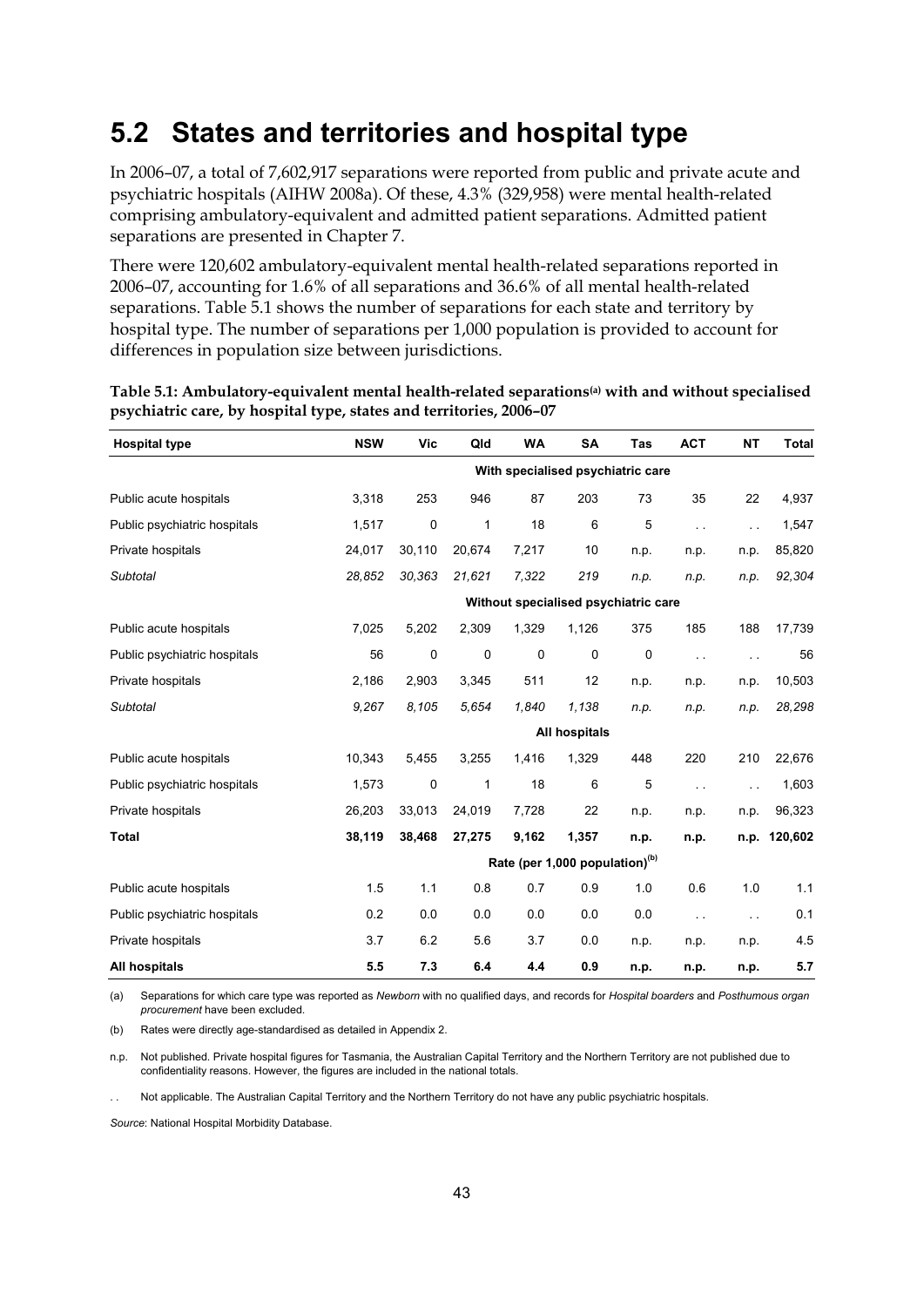The data show that private hospitals were the predominant providers (79.9%, 96,323 out of 120,602) of ambulatory-equivalent mental health-related admitted patient care. The number of separations reported by public psychiatric hospitals constituted 1.3% (1,603 out of 120,602) with New South Wales being the major provider (98.1%).

*Specialised psychiatric care* was provided in 76.5% of all separations (92,304 out of 120,602) primarily by private hospitals (93.0%). This was particularly the case in Victoria where private hospital separations constituted 99.2% of all separations (30,110 out of 30,363).

Public acute hospitals played a greater role in separations without specialised psychiatric care (17,739 out of 28,298 or 62.7%).

Victoria reported the highest number of separations per 1,000 population (7.3) while South Australia had the lowest (0.9). Public acute hospitals in South Australia provided more than 97% of ambulatory-equivalent admitted patient care.

#### **5.3 Mental health legal status**

Table 5.2 shows the number of ambulatory-equivalent mental health-related separations with specialised psychiatric care by hospital type and the patient's mental health legal status. The mental health legal status of about one-third of the separations was not reported, and the majority of these separations were from private hospitals. Among the separations for which mental health legal status was reported, 0.9% were involuntary and 84.6% of those (463 out of 547) were public acute hospital separations.

| Mental health legal status | <b>Public acute</b><br>hospitals | <b>Public psychiatric</b><br>hospitals | <b>Private hospitals</b> | <b>Total</b> |
|----------------------------|----------------------------------|----------------------------------------|--------------------------|--------------|
| Involuntary                | 463                              | 56                                     | 28                       | 547          |
| Voluntary                  | 4.441                            | 1.491                                  | 55.125                   | 61,057       |
| Not reported               | 33                               |                                        | 30,667                   | 30,700       |
| Total                      | 4,937                            | 1.547                                  | 85.820                   | 92,304       |

**Table 5.2: Ambulatory-equivalent mental health-related separations(a) with specialised psychiatric care, by mental health legal status and hospital type, 2006–07** 

(a) Separations for which care type was reported as *Newborn* with no qualified days, and records for *Hospital boarders* and *Posthumous organ procurement* have been excluded.

*Source:* National Hospital Morbidity Database.

# **5.4 Patient demographics**

Table 5.3 presents information on the number of ambulatory-equivalent mental health-related separations and the corresponding percentage of these separations for a number of demographic groups. A rate (per 1,000 population) has been provided to compare numbers of separations relative to the size of the respective population. As the data report on the number of separations rather than the number of patients, it is not possible to determine how many separations an individual patient had.

The highest proportions of ambulatory-equivalent mental health-related separations were for patients aged 45–54 years and 55–64 years (19.5% and 18.8%, respectively). However, the highest number of separations per 1,000 population was for patients aged 55–64 years (9.9).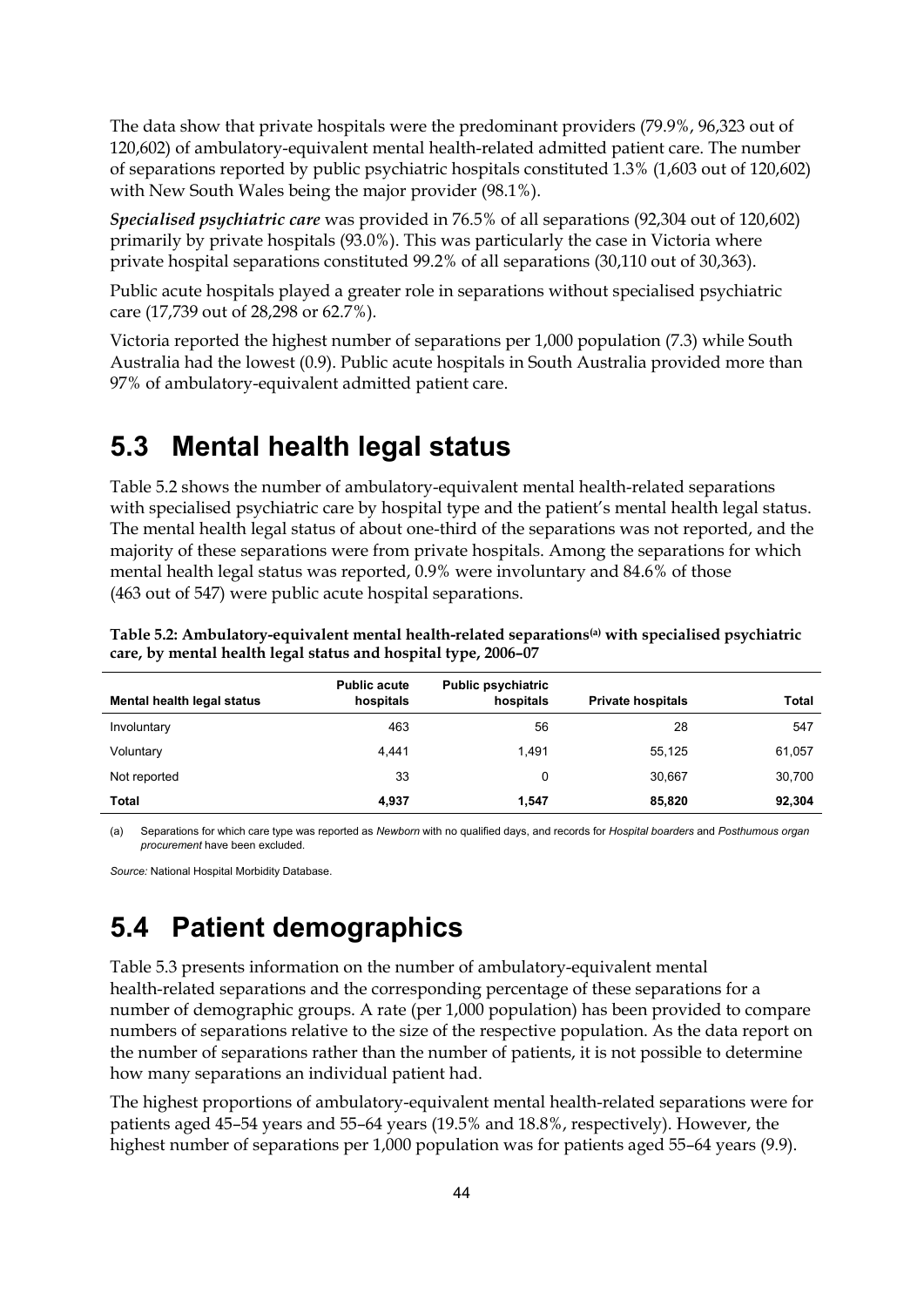| <b>Patient demographics</b>        | <b>Number of</b><br>separations <sup>(b)</sup> | Per cent of<br>separations <sup>(c)</sup> | Rate (per 1,000<br>population) <sup>(d)</sup> |
|------------------------------------|------------------------------------------------|-------------------------------------------|-----------------------------------------------|
| Age (years)                        |                                                |                                           |                                               |
|                                    |                                                |                                           |                                               |
| Less than 15                       | 5,792                                          | 4.8                                       | 1.4                                           |
| $15 - 24$                          | 15,328                                         | 12.7                                      | 5.3                                           |
| $25 - 34$                          | 16,960                                         | 14.1                                      | 5.8                                           |
| $35 - 44$                          | 22,252                                         | 18.5                                      | 7.2                                           |
| $45 - 54$                          | 23,570                                         | 19.5                                      | 8.2                                           |
| $55 - 64$                          | 22,666                                         | 18.8                                      | 9.9                                           |
| $65+$                              | 14,033                                         | 11.6                                      | 5.1                                           |
| <b>Sex</b>                         |                                                |                                           |                                               |
| Male                               | 48,849                                         | 40.5                                      | 4.6                                           |
| Female                             | 71,741                                         | 59.5                                      | 6.8                                           |
| Indigenous status <sup>(e)</sup>   |                                                |                                           |                                               |
| Indigenous Australians             | 1,679                                          | 1.5                                       | 3.9                                           |
| Other Australians <sup>(f)</sup>   | 112,912                                        | 98.5                                      | 5.6                                           |
| <b>Country of birth</b>            |                                                |                                           |                                               |
| Australia                          | 95,108                                         | 83.8                                      | 6.3                                           |
| Overseas                           | 18,371                                         | 16.2                                      | 3.0                                           |
| Remoteness area of usual residence |                                                |                                           |                                               |
| Major cities                       | 100,028                                        | 85.0                                      | 6.9                                           |
| Inner regional                     | 13,660                                         | 11.6                                      | 3.3                                           |
| Outer regional                     | 3,262                                          | 2.8                                       | 1.7                                           |
| Remote                             | 468                                            | 0.4                                       | 1.5                                           |
| Very remote                        | 230                                            | 0.2                                       | 1.3                                           |
| Marital status <sup>(g)</sup>      |                                                |                                           |                                               |
| Never married                      | 36,164                                         | 37.9                                      |                                               |
| Widowed                            | 4,913                                          | 5.1                                       | $\ddot{\phantom{0}}$                          |
| Divorced                           | 6,958                                          | 7.3                                       |                                               |
| Separated                          | 4,515                                          | 4.7                                       |                                               |
| Married                            | 42,877                                         | 44.9                                      |                                               |
| <b>Total</b>                       | 120,602                                        | 100.0                                     | 5.7                                           |

**Table 5.3: Ambulatory-equivalent mental health-related separations(a), by patient demographic characteristics, 2006–07** 

(a) Separations for which care type was reported as *Newborn* with no qualified days, and records for *Hospital boarders* and *Posthumous organ procurement* have been excluded.

(b) The number of separations for each demographic variable may not sum to the total due to missing and/or not reported data.

(c) The percentages shown do not include those separations for which the demographic information was missing and/or not reported.

(d) Rates were directly age-standardised, with the exception of age which is a crude rate, as detailed in Appendix 2.

(e) Only Indigenous status data for New South Wales, Victoria, Queensland, Western Australia, South Australia and public hospitals in the Northern Territory have been included in this table as they are the only jurisdictions for which the data are considered to be of sufficient quality for analysis. However, caution should be used in the interpretation of these data due to jurisdictional data quality differences. The data does not necessarily represent the national trend (see AIHW 2005).

(f) Includes separations where Indigenous status was missing or not reported.

(g) Information on this data element was missing or not reported for more than 20% of separations.

Not applicable.

*Source:* National Hospital Morbidity Database.

The separation rate for females (6.8 per 1,000 population) was nearly 50% higher than that of males (4.6). Likewise, the rate of separations of Australian-born patients (6.3) was more than twice that of those born overseas (3.0).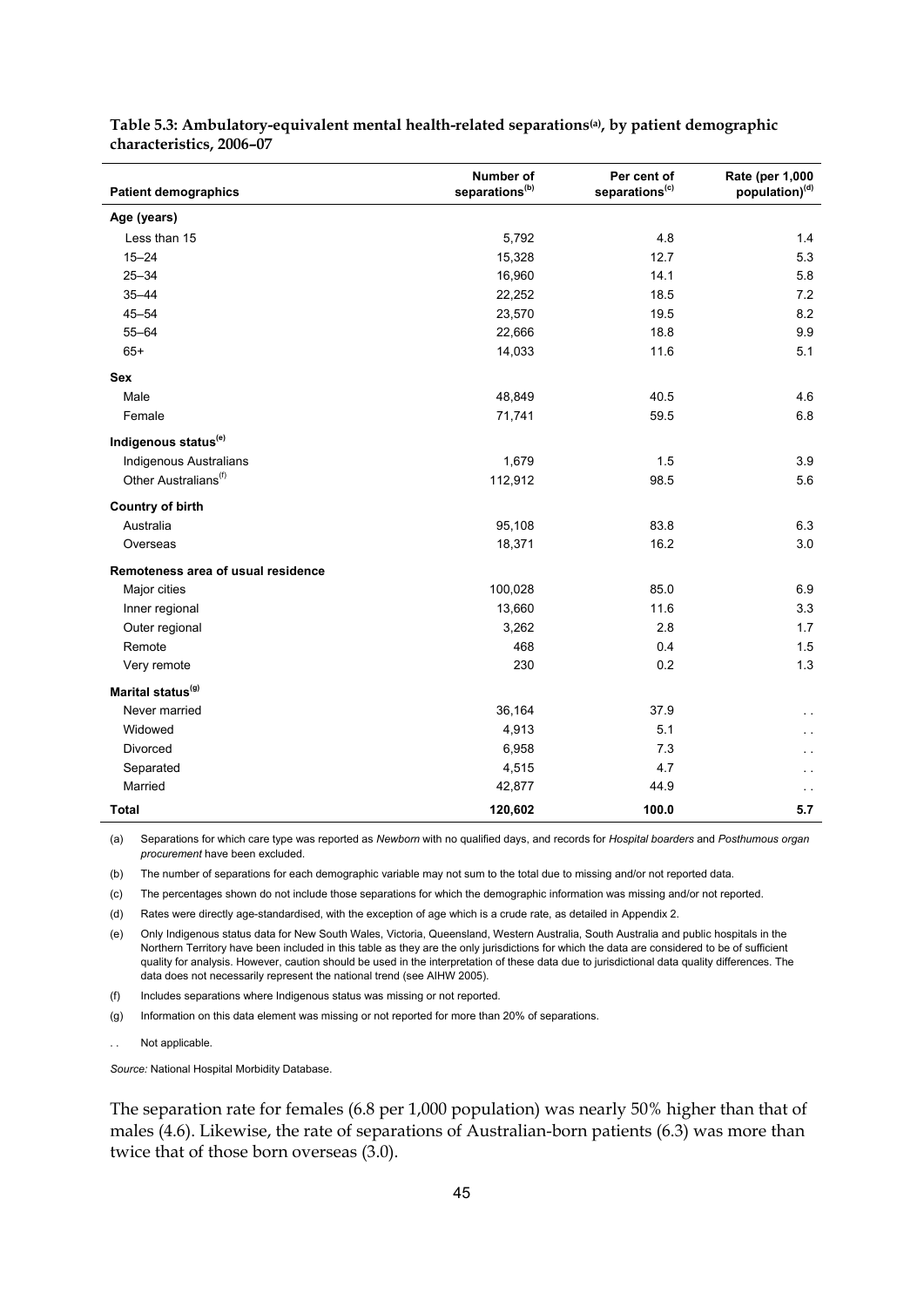The data show that the typical separation involves a patient who is an Australian-born non-Indigenous female, aged 35–54 years, who is or was married at some stage of her life and lives in a major city.

Figure 5.1 shows the number of ambulatory-equivalent mental health-related separations by age and sex. The dominance of female separations was noticeable in those aged 15–54 years. The differences evened out in separations involving people aged 55 years and older but with male separations in greater numbers. This situation was also seen in the less than 15 years age group, where male separations were dominant.



# **5.5 Principal diagnosis**

Principal diagnosis refers to the diagnosis established after study to be chiefly responsible for the patient's episode of admitted patient care. Tables 5.4, 5.5 and 5.6 show the distribution of ambulatory-equivalent mental health-related separations by principal diagnosis, broken down by hospital type and whether they involved specialised psychiatric care. Diagnoses are classified according to the *International Statistical Classification of Diseases and Related Health Problems, 10th revision, Australian Modification* (ICD-10-AM). Further information on this classification is included in Appendix 3.

In 2006−07, the principal diagnosis of *Depressive episode* (F32) accounted for the largest number of separations (22,764 or 18.9%) across all hospitals and all separations with and without specialised psychiatric care (Table 5.6). However, for separations that did not involve specialised care, *Mental and behavioural disorders due to use of alcohol* (F10) was the leading principal diagnosis (Table 5.5).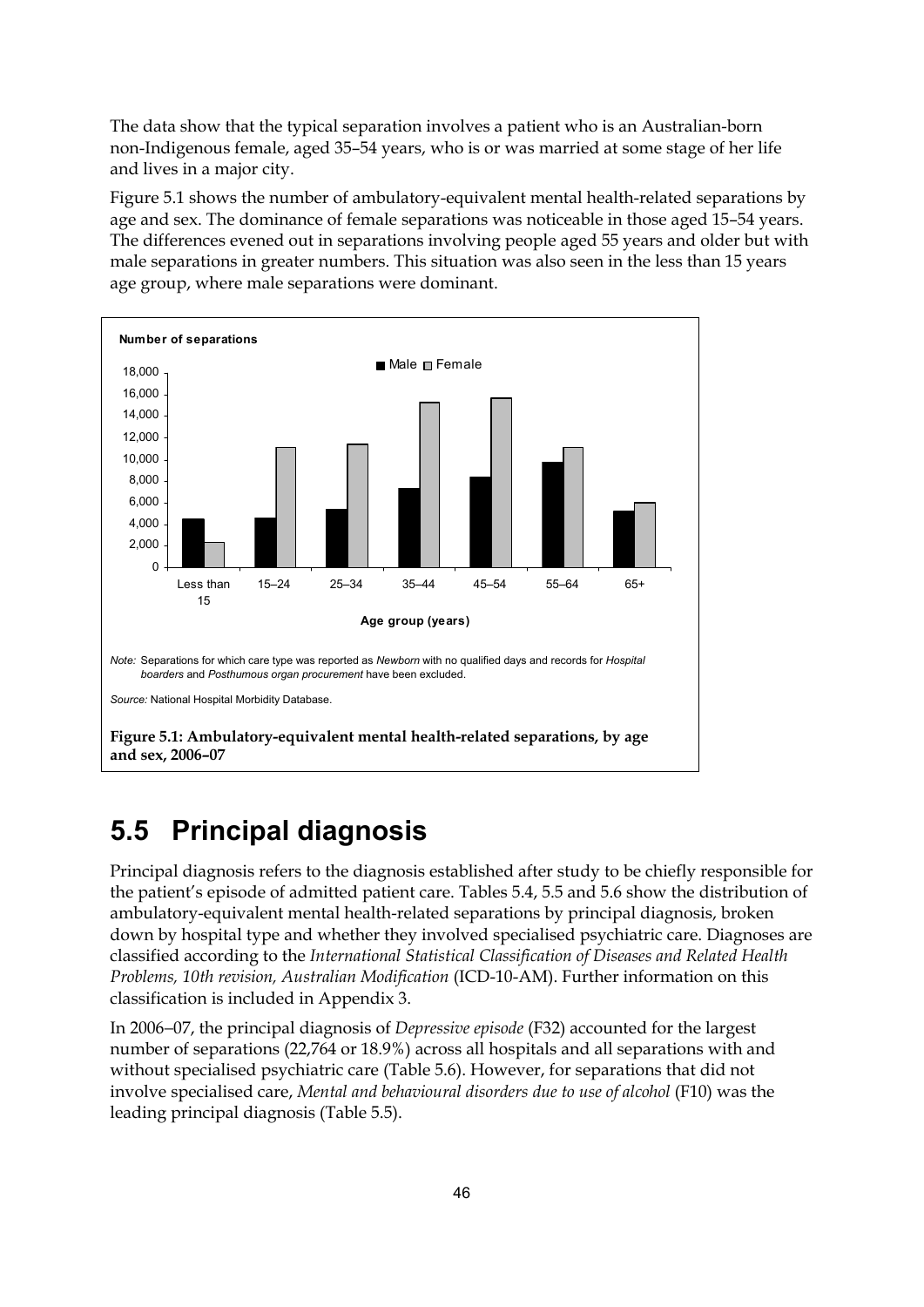

**reported principal diagnoses by specialised care and sector, 2006–07** 

The majority of separations reported by public psychiatric hospitals involved the diagnoses of *Behavioural and emotional disorders with onset usually occurring in childhood and adolescence* (F90–F98) and *Other anxiety disorders* (F41).

Figure 5.2 shows the 10 most commonly reported principal diagnoses by specialised care and sector. *Recurrent depressive disorders* (F33) was the principal diagnosis with the highest proportion of separations with specialised psychiatric care (93.7%). *Mental and behavioural disorders due to use of alcohol or other psychoactive substance use* (F10 and F11–F19) were the only commonly reported principal diagnoses having a markedly higher proportion of separations that did not involve specialised psychiatric care (57.1% and 42.4%, respectively). These were also the two principal diagnoses with higher proportions of separations reported by the public sector (more than 30%). The private sector accounted for the majority of separations for all the commonly reported diagnoses.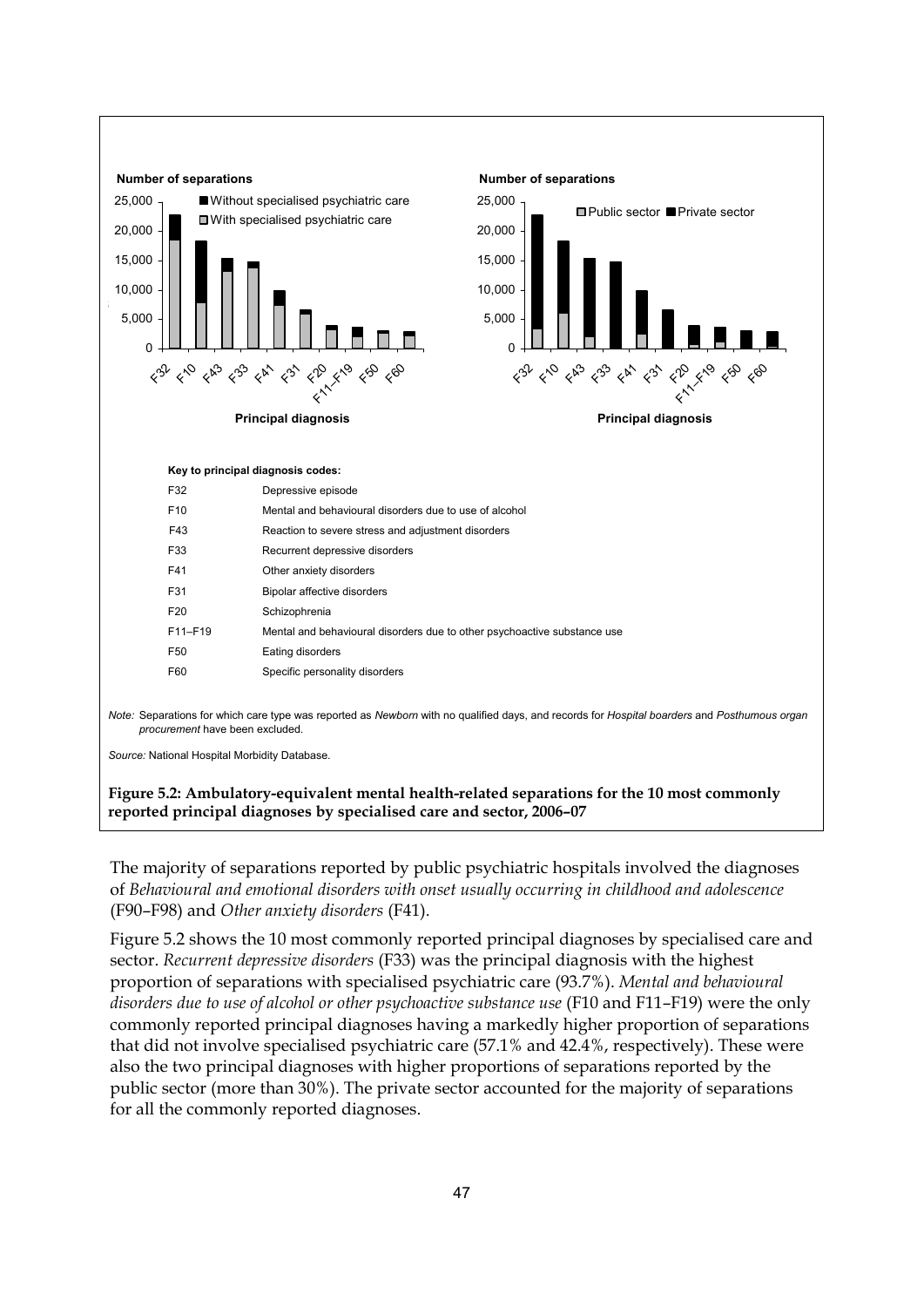| separations<br>3.5<br>0.6<br>က္<br>$\overline{0}$<br>0.2<br>$0.\overline{8}$<br>$\frac{2}{1}$<br>ю<br>$\begin{smallmatrix}0&&0\0&0\end{smallmatrix}$<br>0.2<br>$\frac{0}{2}$<br>23<br>$\overline{0}$<br>0.2<br>15.0<br>$\frac{8}{10}$<br>$\overline{0.7}$<br>14.3<br>$\frac{3}{2}$<br>4<br>4.3<br>$\frac{8}{1}$<br>8.5<br>0.3<br>6.4<br>$\circ$<br>$\overline{0}$<br>2.9<br>27<br>$\overline{0}$<br>$\overline{c}$<br>$\overline{O}$<br>20.1<br>$\infty$<br>ö<br>$\mathbf{N}$<br>$\circ$<br>95<br>119<br>3,240<br>215<br>243<br>2,455<br>5,883<br>13,858<br>363<br>563<br>646<br>766<br>$\frac{15}{2}$<br>116<br>7,832<br>172<br>1,639<br>7,370<br>13,178<br>2,718<br>323<br>2,259<br>263<br>224<br>1,153<br>م.<br>با<br>173<br>3,972<br>2,108<br>18,517<br>664<br>474<br>92,304<br>Total<br>591<br><u> ९</u><br>hospitals<br>115<br>7,605<br>2,376<br>82<br>5,826<br>1,556<br>56<br>2,106<br>258<br>0<br>3,585<br>85,820<br>112<br>2,982<br>204<br>17,647<br>13,764<br>314<br>6,790<br>663<br>2,714<br>322<br>N<br>చ<br>167<br>637<br>12,524<br>5<br>44<br>231<br>407<br>67<br>2,011<br>597<br>Separations for which care you was reported as Newtow with no rualitied day. Sund a boroost of the back of the man and Decisional and Decisional Productions of the Manuscription and Decision excluded<br>28<br>ၜ<br>$\circ \circ \circ$<br>346<br>hospitals<br>≌<br>ო<br>336<br>$\circ$<br>25<br>$\circ$<br>$\circ$<br>क्ष<br>186<br>282<br>$\circ$ $\circ$<br>۶ę<br>$\circ$<br>っ<br>$\circ$<br>ဖ<br>$\circ$<br>$\circ$<br>4<br>$\circ$<br>123<br>4<br>o<br>-547<br>၀ ဖ<br>76<br>69<br>369<br>179<br>တ<br>$\circ$<br>15<br>$\overline{99}$<br>88<br>$\frac{3}{2}$<br>53<br>864<br>93<br>83<br>ę,<br>156<br>တ<br>629<br>25<br>ю<br>က<br>965<br>hospitals<br>240<br>244<br>$\frac{9}{4}$<br>264<br>5<br>4,937<br>Ξ<br>hysiological disturbances and physical factors<br>Other factors related to mental and behavioural disorders and substance use <sup>(b)</sup><br>Mental and behavioural disorders due to other psychoactive substance use<br>Other and unspecified disorders with onset in childhood or adolescence<br>iagnosis <sup>(c)</sup><br>Mental and behavioural disorders due to use of alcohol<br>ers<br>Other and unspecified mood (affective) disorders<br>Reaction to severe stress and adjustment disord<br>Other specified mental health-related principal di<br>Other behavioural syndromes associated with ph<br>Disorders of adult personality and behaviour<br>Schizotypal and other delusional disorders<br>Somatoform and other neurotic disorders<br>Disorders of psychological development<br>Acute and transient psychotic disorders<br>Mental disorder not otherwise specified<br>Persistent mood (affective) disorders<br>Dissociative (conversion) disorders<br>Principal diagnosis description<br>Obsessive-compulsive disorders<br>Recurrent depressive disorders<br>Other organic mental disorders<br>Persistent delusional disorders<br>Specific personality disorders<br>Bipolar affective disorders<br>Schizoaffective disorders<br>Phobic anxiety disorders<br>Other anxiety disorders<br>Hyperkinetic disorders<br>Alzheimer's disease<br>Depressive episode<br>Conduct disorders<br>Mental retardation<br>Eating disorders<br>Manic episode<br>Schizophrenia<br>Dementia<br>Other <sup>(d)</sup><br>F21, F24, F28, F29<br>F00-F03<br>F04-F09<br>F38-F39<br>F45, F48<br>F51-F59<br>F61-F69<br>F70 <sup>-F79</sup><br>F92-F98<br>F80-F89<br>E50<br>G30<br>F <sub>91</sub><br>$\widehat{a}$ | 2006-07         | Public psychiatric<br>Public acute | Private | Per cent of |
|-----------------------------------------------------------------------------------------------------------------------------------------------------------------------------------------------------------------------------------------------------------------------------------------------------------------------------------------------------------------------------------------------------------------------------------------------------------------------------------------------------------------------------------------------------------------------------------------------------------------------------------------------------------------------------------------------------------------------------------------------------------------------------------------------------------------------------------------------------------------------------------------------------------------------------------------------------------------------------------------------------------------------------------------------------------------------------------------------------------------------------------------------------------------------------------------------------------------------------------------------------------------------------------------------------------------------------------------------------------------------------------------------------------------------------------------------------------------------------------------------------------------------------------------------------------------------------------------------------------------------------------------------------------------------------------------------------------------------------------------------------------------------------------------------------------------------------------------------------------------------------------------------------------------------------------------------------------------------------------------------------------------------------------------------------------------------------------------------------------------------------------------------------------------------------------------------------------------------------------------------------------------------------------------------------------------------------------------------------------------------------------------------------------------------------------------------------------------------------------------------------------------------------------------------------------------------------------------------------------------------------------------------------------------------------------------------------------------------------------------------------------------------------------------------------------------------------------------------------------------------------------------------------------------------------------------------------------------------------------------------------------------------------------------------------------------------------------------------------------------------------------------------------------------------------------------------------------------------------------------------------------------------------------------------------------------------------------------------------------------------------------------------------------------------------------------------------------------------------------------------------------------------------------|-----------------|------------------------------------|---------|-------------|
|                                                                                                                                                                                                                                                                                                                                                                                                                                                                                                                                                                                                                                                                                                                                                                                                                                                                                                                                                                                                                                                                                                                                                                                                                                                                                                                                                                                                                                                                                                                                                                                                                                                                                                                                                                                                                                                                                                                                                                                                                                                                                                                                                                                                                                                                                                                                                                                                                                                                                                                                                                                                                                                                                                                                                                                                                                                                                                                                                                                                                                                                                                                                                                                                                                                                                                                                                                                                                                                                                                                                   | ICD-10-AM code  |                                    |         |             |
|                                                                                                                                                                                                                                                                                                                                                                                                                                                                                                                                                                                                                                                                                                                                                                                                                                                                                                                                                                                                                                                                                                                                                                                                                                                                                                                                                                                                                                                                                                                                                                                                                                                                                                                                                                                                                                                                                                                                                                                                                                                                                                                                                                                                                                                                                                                                                                                                                                                                                                                                                                                                                                                                                                                                                                                                                                                                                                                                                                                                                                                                                                                                                                                                                                                                                                                                                                                                                                                                                                                                   |                 |                                    |         |             |
|                                                                                                                                                                                                                                                                                                                                                                                                                                                                                                                                                                                                                                                                                                                                                                                                                                                                                                                                                                                                                                                                                                                                                                                                                                                                                                                                                                                                                                                                                                                                                                                                                                                                                                                                                                                                                                                                                                                                                                                                                                                                                                                                                                                                                                                                                                                                                                                                                                                                                                                                                                                                                                                                                                                                                                                                                                                                                                                                                                                                                                                                                                                                                                                                                                                                                                                                                                                                                                                                                                                                   |                 |                                    |         |             |
|                                                                                                                                                                                                                                                                                                                                                                                                                                                                                                                                                                                                                                                                                                                                                                                                                                                                                                                                                                                                                                                                                                                                                                                                                                                                                                                                                                                                                                                                                                                                                                                                                                                                                                                                                                                                                                                                                                                                                                                                                                                                                                                                                                                                                                                                                                                                                                                                                                                                                                                                                                                                                                                                                                                                                                                                                                                                                                                                                                                                                                                                                                                                                                                                                                                                                                                                                                                                                                                                                                                                   | F10             |                                    |         |             |
|                                                                                                                                                                                                                                                                                                                                                                                                                                                                                                                                                                                                                                                                                                                                                                                                                                                                                                                                                                                                                                                                                                                                                                                                                                                                                                                                                                                                                                                                                                                                                                                                                                                                                                                                                                                                                                                                                                                                                                                                                                                                                                                                                                                                                                                                                                                                                                                                                                                                                                                                                                                                                                                                                                                                                                                                                                                                                                                                                                                                                                                                                                                                                                                                                                                                                                                                                                                                                                                                                                                                   | $F11-F19$       |                                    |         |             |
|                                                                                                                                                                                                                                                                                                                                                                                                                                                                                                                                                                                                                                                                                                                                                                                                                                                                                                                                                                                                                                                                                                                                                                                                                                                                                                                                                                                                                                                                                                                                                                                                                                                                                                                                                                                                                                                                                                                                                                                                                                                                                                                                                                                                                                                                                                                                                                                                                                                                                                                                                                                                                                                                                                                                                                                                                                                                                                                                                                                                                                                                                                                                                                                                                                                                                                                                                                                                                                                                                                                                   | F20             |                                    |         |             |
|                                                                                                                                                                                                                                                                                                                                                                                                                                                                                                                                                                                                                                                                                                                                                                                                                                                                                                                                                                                                                                                                                                                                                                                                                                                                                                                                                                                                                                                                                                                                                                                                                                                                                                                                                                                                                                                                                                                                                                                                                                                                                                                                                                                                                                                                                                                                                                                                                                                                                                                                                                                                                                                                                                                                                                                                                                                                                                                                                                                                                                                                                                                                                                                                                                                                                                                                                                                                                                                                                                                                   |                 |                                    |         |             |
|                                                                                                                                                                                                                                                                                                                                                                                                                                                                                                                                                                                                                                                                                                                                                                                                                                                                                                                                                                                                                                                                                                                                                                                                                                                                                                                                                                                                                                                                                                                                                                                                                                                                                                                                                                                                                                                                                                                                                                                                                                                                                                                                                                                                                                                                                                                                                                                                                                                                                                                                                                                                                                                                                                                                                                                                                                                                                                                                                                                                                                                                                                                                                                                                                                                                                                                                                                                                                                                                                                                                   | F22             |                                    |         |             |
|                                                                                                                                                                                                                                                                                                                                                                                                                                                                                                                                                                                                                                                                                                                                                                                                                                                                                                                                                                                                                                                                                                                                                                                                                                                                                                                                                                                                                                                                                                                                                                                                                                                                                                                                                                                                                                                                                                                                                                                                                                                                                                                                                                                                                                                                                                                                                                                                                                                                                                                                                                                                                                                                                                                                                                                                                                                                                                                                                                                                                                                                                                                                                                                                                                                                                                                                                                                                                                                                                                                                   | F23             |                                    |         |             |
|                                                                                                                                                                                                                                                                                                                                                                                                                                                                                                                                                                                                                                                                                                                                                                                                                                                                                                                                                                                                                                                                                                                                                                                                                                                                                                                                                                                                                                                                                                                                                                                                                                                                                                                                                                                                                                                                                                                                                                                                                                                                                                                                                                                                                                                                                                                                                                                                                                                                                                                                                                                                                                                                                                                                                                                                                                                                                                                                                                                                                                                                                                                                                                                                                                                                                                                                                                                                                                                                                                                                   | F25             |                                    |         |             |
|                                                                                                                                                                                                                                                                                                                                                                                                                                                                                                                                                                                                                                                                                                                                                                                                                                                                                                                                                                                                                                                                                                                                                                                                                                                                                                                                                                                                                                                                                                                                                                                                                                                                                                                                                                                                                                                                                                                                                                                                                                                                                                                                                                                                                                                                                                                                                                                                                                                                                                                                                                                                                                                                                                                                                                                                                                                                                                                                                                                                                                                                                                                                                                                                                                                                                                                                                                                                                                                                                                                                   | F30             |                                    |         |             |
|                                                                                                                                                                                                                                                                                                                                                                                                                                                                                                                                                                                                                                                                                                                                                                                                                                                                                                                                                                                                                                                                                                                                                                                                                                                                                                                                                                                                                                                                                                                                                                                                                                                                                                                                                                                                                                                                                                                                                                                                                                                                                                                                                                                                                                                                                                                                                                                                                                                                                                                                                                                                                                                                                                                                                                                                                                                                                                                                                                                                                                                                                                                                                                                                                                                                                                                                                                                                                                                                                                                                   | F31             |                                    |         |             |
|                                                                                                                                                                                                                                                                                                                                                                                                                                                                                                                                                                                                                                                                                                                                                                                                                                                                                                                                                                                                                                                                                                                                                                                                                                                                                                                                                                                                                                                                                                                                                                                                                                                                                                                                                                                                                                                                                                                                                                                                                                                                                                                                                                                                                                                                                                                                                                                                                                                                                                                                                                                                                                                                                                                                                                                                                                                                                                                                                                                                                                                                                                                                                                                                                                                                                                                                                                                                                                                                                                                                   | F32             |                                    |         |             |
|                                                                                                                                                                                                                                                                                                                                                                                                                                                                                                                                                                                                                                                                                                                                                                                                                                                                                                                                                                                                                                                                                                                                                                                                                                                                                                                                                                                                                                                                                                                                                                                                                                                                                                                                                                                                                                                                                                                                                                                                                                                                                                                                                                                                                                                                                                                                                                                                                                                                                                                                                                                                                                                                                                                                                                                                                                                                                                                                                                                                                                                                                                                                                                                                                                                                                                                                                                                                                                                                                                                                   | F33             |                                    |         |             |
|                                                                                                                                                                                                                                                                                                                                                                                                                                                                                                                                                                                                                                                                                                                                                                                                                                                                                                                                                                                                                                                                                                                                                                                                                                                                                                                                                                                                                                                                                                                                                                                                                                                                                                                                                                                                                                                                                                                                                                                                                                                                                                                                                                                                                                                                                                                                                                                                                                                                                                                                                                                                                                                                                                                                                                                                                                                                                                                                                                                                                                                                                                                                                                                                                                                                                                                                                                                                                                                                                                                                   | F34             |                                    |         |             |
|                                                                                                                                                                                                                                                                                                                                                                                                                                                                                                                                                                                                                                                                                                                                                                                                                                                                                                                                                                                                                                                                                                                                                                                                                                                                                                                                                                                                                                                                                                                                                                                                                                                                                                                                                                                                                                                                                                                                                                                                                                                                                                                                                                                                                                                                                                                                                                                                                                                                                                                                                                                                                                                                                                                                                                                                                                                                                                                                                                                                                                                                                                                                                                                                                                                                                                                                                                                                                                                                                                                                   |                 |                                    |         |             |
|                                                                                                                                                                                                                                                                                                                                                                                                                                                                                                                                                                                                                                                                                                                                                                                                                                                                                                                                                                                                                                                                                                                                                                                                                                                                                                                                                                                                                                                                                                                                                                                                                                                                                                                                                                                                                                                                                                                                                                                                                                                                                                                                                                                                                                                                                                                                                                                                                                                                                                                                                                                                                                                                                                                                                                                                                                                                                                                                                                                                                                                                                                                                                                                                                                                                                                                                                                                                                                                                                                                                   | E40             |                                    |         |             |
|                                                                                                                                                                                                                                                                                                                                                                                                                                                                                                                                                                                                                                                                                                                                                                                                                                                                                                                                                                                                                                                                                                                                                                                                                                                                                                                                                                                                                                                                                                                                                                                                                                                                                                                                                                                                                                                                                                                                                                                                                                                                                                                                                                                                                                                                                                                                                                                                                                                                                                                                                                                                                                                                                                                                                                                                                                                                                                                                                                                                                                                                                                                                                                                                                                                                                                                                                                                                                                                                                                                                   | F41             |                                    |         |             |
|                                                                                                                                                                                                                                                                                                                                                                                                                                                                                                                                                                                                                                                                                                                                                                                                                                                                                                                                                                                                                                                                                                                                                                                                                                                                                                                                                                                                                                                                                                                                                                                                                                                                                                                                                                                                                                                                                                                                                                                                                                                                                                                                                                                                                                                                                                                                                                                                                                                                                                                                                                                                                                                                                                                                                                                                                                                                                                                                                                                                                                                                                                                                                                                                                                                                                                                                                                                                                                                                                                                                   | F42             |                                    |         |             |
|                                                                                                                                                                                                                                                                                                                                                                                                                                                                                                                                                                                                                                                                                                                                                                                                                                                                                                                                                                                                                                                                                                                                                                                                                                                                                                                                                                                                                                                                                                                                                                                                                                                                                                                                                                                                                                                                                                                                                                                                                                                                                                                                                                                                                                                                                                                                                                                                                                                                                                                                                                                                                                                                                                                                                                                                                                                                                                                                                                                                                                                                                                                                                                                                                                                                                                                                                                                                                                                                                                                                   | F43             |                                    |         |             |
|                                                                                                                                                                                                                                                                                                                                                                                                                                                                                                                                                                                                                                                                                                                                                                                                                                                                                                                                                                                                                                                                                                                                                                                                                                                                                                                                                                                                                                                                                                                                                                                                                                                                                                                                                                                                                                                                                                                                                                                                                                                                                                                                                                                                                                                                                                                                                                                                                                                                                                                                                                                                                                                                                                                                                                                                                                                                                                                                                                                                                                                                                                                                                                                                                                                                                                                                                                                                                                                                                                                                   | F4              |                                    |         |             |
|                                                                                                                                                                                                                                                                                                                                                                                                                                                                                                                                                                                                                                                                                                                                                                                                                                                                                                                                                                                                                                                                                                                                                                                                                                                                                                                                                                                                                                                                                                                                                                                                                                                                                                                                                                                                                                                                                                                                                                                                                                                                                                                                                                                                                                                                                                                                                                                                                                                                                                                                                                                                                                                                                                                                                                                                                                                                                                                                                                                                                                                                                                                                                                                                                                                                                                                                                                                                                                                                                                                                   |                 |                                    |         |             |
|                                                                                                                                                                                                                                                                                                                                                                                                                                                                                                                                                                                                                                                                                                                                                                                                                                                                                                                                                                                                                                                                                                                                                                                                                                                                                                                                                                                                                                                                                                                                                                                                                                                                                                                                                                                                                                                                                                                                                                                                                                                                                                                                                                                                                                                                                                                                                                                                                                                                                                                                                                                                                                                                                                                                                                                                                                                                                                                                                                                                                                                                                                                                                                                                                                                                                                                                                                                                                                                                                                                                   |                 |                                    |         |             |
|                                                                                                                                                                                                                                                                                                                                                                                                                                                                                                                                                                                                                                                                                                                                                                                                                                                                                                                                                                                                                                                                                                                                                                                                                                                                                                                                                                                                                                                                                                                                                                                                                                                                                                                                                                                                                                                                                                                                                                                                                                                                                                                                                                                                                                                                                                                                                                                                                                                                                                                                                                                                                                                                                                                                                                                                                                                                                                                                                                                                                                                                                                                                                                                                                                                                                                                                                                                                                                                                                                                                   |                 |                                    |         |             |
|                                                                                                                                                                                                                                                                                                                                                                                                                                                                                                                                                                                                                                                                                                                                                                                                                                                                                                                                                                                                                                                                                                                                                                                                                                                                                                                                                                                                                                                                                                                                                                                                                                                                                                                                                                                                                                                                                                                                                                                                                                                                                                                                                                                                                                                                                                                                                                                                                                                                                                                                                                                                                                                                                                                                                                                                                                                                                                                                                                                                                                                                                                                                                                                                                                                                                                                                                                                                                                                                                                                                   | F60             |                                    |         |             |
|                                                                                                                                                                                                                                                                                                                                                                                                                                                                                                                                                                                                                                                                                                                                                                                                                                                                                                                                                                                                                                                                                                                                                                                                                                                                                                                                                                                                                                                                                                                                                                                                                                                                                                                                                                                                                                                                                                                                                                                                                                                                                                                                                                                                                                                                                                                                                                                                                                                                                                                                                                                                                                                                                                                                                                                                                                                                                                                                                                                                                                                                                                                                                                                                                                                                                                                                                                                                                                                                                                                                   |                 |                                    |         |             |
|                                                                                                                                                                                                                                                                                                                                                                                                                                                                                                                                                                                                                                                                                                                                                                                                                                                                                                                                                                                                                                                                                                                                                                                                                                                                                                                                                                                                                                                                                                                                                                                                                                                                                                                                                                                                                                                                                                                                                                                                                                                                                                                                                                                                                                                                                                                                                                                                                                                                                                                                                                                                                                                                                                                                                                                                                                                                                                                                                                                                                                                                                                                                                                                                                                                                                                                                                                                                                                                                                                                                   |                 |                                    |         |             |
|                                                                                                                                                                                                                                                                                                                                                                                                                                                                                                                                                                                                                                                                                                                                                                                                                                                                                                                                                                                                                                                                                                                                                                                                                                                                                                                                                                                                                                                                                                                                                                                                                                                                                                                                                                                                                                                                                                                                                                                                                                                                                                                                                                                                                                                                                                                                                                                                                                                                                                                                                                                                                                                                                                                                                                                                                                                                                                                                                                                                                                                                                                                                                                                                                                                                                                                                                                                                                                                                                                                                   |                 |                                    |         |             |
|                                                                                                                                                                                                                                                                                                                                                                                                                                                                                                                                                                                                                                                                                                                                                                                                                                                                                                                                                                                                                                                                                                                                                                                                                                                                                                                                                                                                                                                                                                                                                                                                                                                                                                                                                                                                                                                                                                                                                                                                                                                                                                                                                                                                                                                                                                                                                                                                                                                                                                                                                                                                                                                                                                                                                                                                                                                                                                                                                                                                                                                                                                                                                                                                                                                                                                                                                                                                                                                                                                                                   | F <sub>90</sub> |                                    |         |             |
|                                                                                                                                                                                                                                                                                                                                                                                                                                                                                                                                                                                                                                                                                                                                                                                                                                                                                                                                                                                                                                                                                                                                                                                                                                                                                                                                                                                                                                                                                                                                                                                                                                                                                                                                                                                                                                                                                                                                                                                                                                                                                                                                                                                                                                                                                                                                                                                                                                                                                                                                                                                                                                                                                                                                                                                                                                                                                                                                                                                                                                                                                                                                                                                                                                                                                                                                                                                                                                                                                                                                   |                 |                                    |         |             |
|                                                                                                                                                                                                                                                                                                                                                                                                                                                                                                                                                                                                                                                                                                                                                                                                                                                                                                                                                                                                                                                                                                                                                                                                                                                                                                                                                                                                                                                                                                                                                                                                                                                                                                                                                                                                                                                                                                                                                                                                                                                                                                                                                                                                                                                                                                                                                                                                                                                                                                                                                                                                                                                                                                                                                                                                                                                                                                                                                                                                                                                                                                                                                                                                                                                                                                                                                                                                                                                                                                                                   |                 |                                    |         |             |
|                                                                                                                                                                                                                                                                                                                                                                                                                                                                                                                                                                                                                                                                                                                                                                                                                                                                                                                                                                                                                                                                                                                                                                                                                                                                                                                                                                                                                                                                                                                                                                                                                                                                                                                                                                                                                                                                                                                                                                                                                                                                                                                                                                                                                                                                                                                                                                                                                                                                                                                                                                                                                                                                                                                                                                                                                                                                                                                                                                                                                                                                                                                                                                                                                                                                                                                                                                                                                                                                                                                                   | F99             |                                    |         |             |
|                                                                                                                                                                                                                                                                                                                                                                                                                                                                                                                                                                                                                                                                                                                                                                                                                                                                                                                                                                                                                                                                                                                                                                                                                                                                                                                                                                                                                                                                                                                                                                                                                                                                                                                                                                                                                                                                                                                                                                                                                                                                                                                                                                                                                                                                                                                                                                                                                                                                                                                                                                                                                                                                                                                                                                                                                                                                                                                                                                                                                                                                                                                                                                                                                                                                                                                                                                                                                                                                                                                                   |                 |                                    |         |             |
|                                                                                                                                                                                                                                                                                                                                                                                                                                                                                                                                                                                                                                                                                                                                                                                                                                                                                                                                                                                                                                                                                                                                                                                                                                                                                                                                                                                                                                                                                                                                                                                                                                                                                                                                                                                                                                                                                                                                                                                                                                                                                                                                                                                                                                                                                                                                                                                                                                                                                                                                                                                                                                                                                                                                                                                                                                                                                                                                                                                                                                                                                                                                                                                                                                                                                                                                                                                                                                                                                                                                   |                 |                                    |         |             |
|                                                                                                                                                                                                                                                                                                                                                                                                                                                                                                                                                                                                                                                                                                                                                                                                                                                                                                                                                                                                                                                                                                                                                                                                                                                                                                                                                                                                                                                                                                                                                                                                                                                                                                                                                                                                                                                                                                                                                                                                                                                                                                                                                                                                                                                                                                                                                                                                                                                                                                                                                                                                                                                                                                                                                                                                                                                                                                                                                                                                                                                                                                                                                                                                                                                                                                                                                                                                                                                                                                                                   |                 |                                    |         |             |
|                                                                                                                                                                                                                                                                                                                                                                                                                                                                                                                                                                                                                                                                                                                                                                                                                                                                                                                                                                                                                                                                                                                                                                                                                                                                                                                                                                                                                                                                                                                                                                                                                                                                                                                                                                                                                                                                                                                                                                                                                                                                                                                                                                                                                                                                                                                                                                                                                                                                                                                                                                                                                                                                                                                                                                                                                                                                                                                                                                                                                                                                                                                                                                                                                                                                                                                                                                                                                                                                                                                                   |                 |                                    |         |             |
|                                                                                                                                                                                                                                                                                                                                                                                                                                                                                                                                                                                                                                                                                                                                                                                                                                                                                                                                                                                                                                                                                                                                                                                                                                                                                                                                                                                                                                                                                                                                                                                                                                                                                                                                                                                                                                                                                                                                                                                                                                                                                                                                                                                                                                                                                                                                                                                                                                                                                                                                                                                                                                                                                                                                                                                                                                                                                                                                                                                                                                                                                                                                                                                                                                                                                                                                                                                                                                                                                                                                   | <b>Total</b>    |                                    |         |             |

Table 5.4: Ambulatory-equivalent mental health-related separations<sup>(a)</sup> with specialised psychiatric care, by principal diagnosis and hospital type, **Table 5.4: Ambulatory-equivalent mental health-related separations(a) with specialised psychiatric care, by principal diagnosis and hospital type,** 

 $\sum_{i=1}^{n}$ ysi<br>S e) של השמש השלוש האותה של השמש השלוש השלוש השלוש השלוש השלוש השלוש השלוש השלוש השלוש השלוש השלוש השלוש השלוש ה<br>(c) Includes separations for which the principal diagnosis was any other mental health-related principal diagn (b) Includes ICD-10-AM codes Z00.4, Z03.2, Z04.6, Z09.3, Z13.3, Z54.3, Z63.1, Z63.8, Z63.9, Z65.8, Z65.9, Z71.4, Z71.5 and Z76.0.

(c) Includes separations for which the principal diagnosis was any other mental health-related principal diagnosis as listed in Appendix 4.

(d) Includes all other codes not included as a mental health-related principal diagnosis as listed in Appendix 4.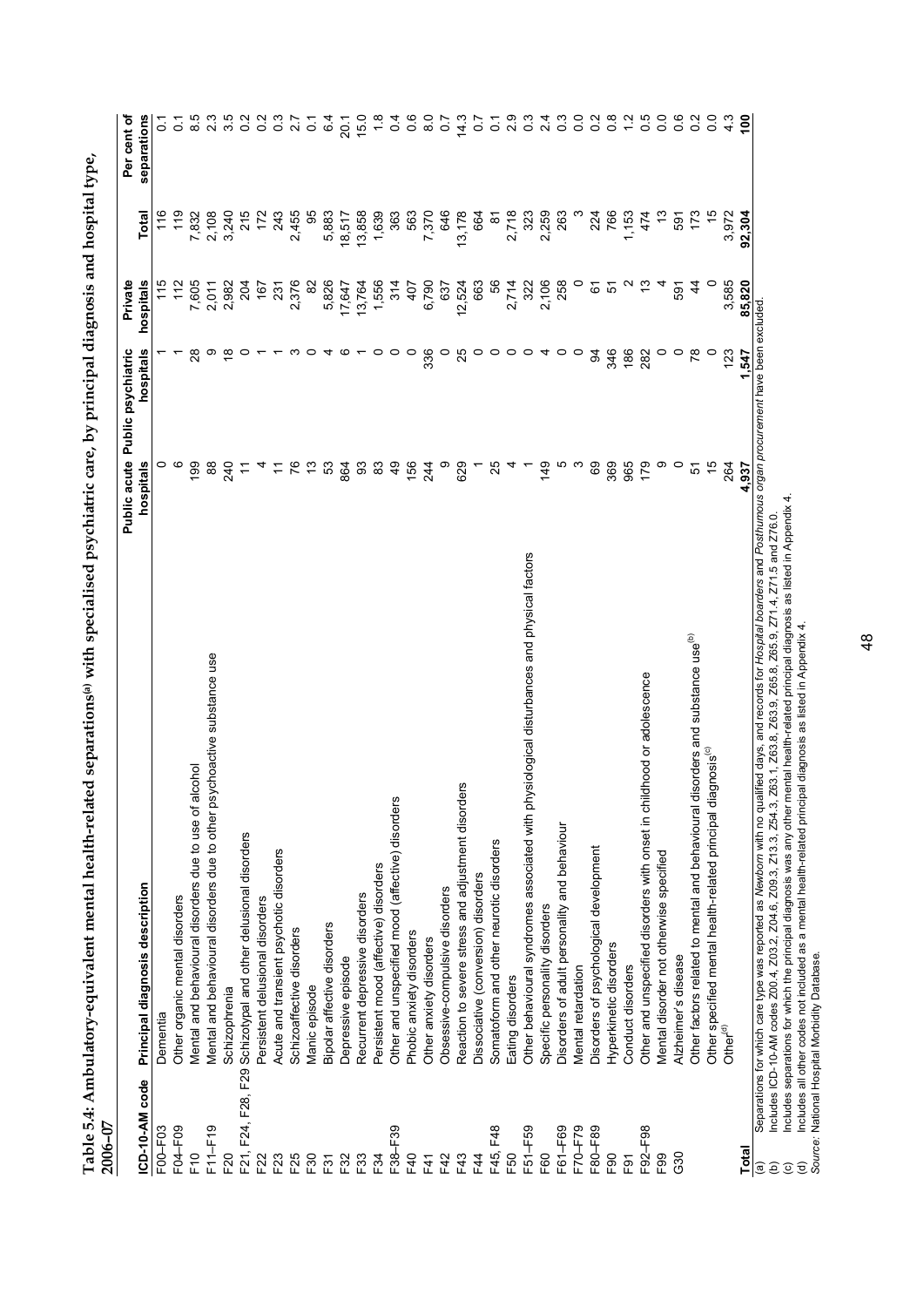| 2006-07            |                                                                                                                                                                                         | Public psychiatric<br>Public acute |                   | Private              |                  | Per cent of     |
|--------------------|-----------------------------------------------------------------------------------------------------------------------------------------------------------------------------------------|------------------------------------|-------------------|----------------------|------------------|-----------------|
| ICD-10-AM code     | Principal diagnosis description                                                                                                                                                         | hospitals                          | hospitals         | hospitals            | Total            | separations     |
| F00-F03            | Dementia                                                                                                                                                                                | 34                                 |                   |                      |                  | $\frac{3}{2}$   |
| F04-F09            | Other organic mental disorders                                                                                                                                                          | $\overline{5}$                     | $\circ$           | ო                    | ु                | $\frac{3}{2}$   |
| $E$ <sup>0</sup>   | alcohol<br>Mental and behavioural disorders due to use of                                                                                                                               | 5,901                              | 뜨                 | 4,505                | 10,421           | 36.8            |
| $F11-F19$          | Mental and behavioural disorders due to other psychoactive substance use                                                                                                                | 1,015                              |                   | 523                  | 1,549            | 5.5             |
| F20                | Schizophrenia                                                                                                                                                                           | 503                                |                   | 8                    | 595              | $\sim$          |
| F21, F24, F28, F29 | Schizotypal and other delusional disorders                                                                                                                                              | 123                                |                   | 40                   | 138              | 0.5             |
| F22                | Persistent delusional disorders                                                                                                                                                         | 65                                 | ○                 | $\circ$              | 65               | $\frac{2}{3}$   |
| F23                | Acute and transient psychotic disorders                                                                                                                                                 | 127                                | c                 | ဖ                    | 133              | 5.O             |
| F25                | Schizoaffective disorders                                                                                                                                                               | 193                                |                   | 8                    | 290              |                 |
| F30                | Manic episode                                                                                                                                                                           | 35                                 |                   |                      | 35               | $\tilde{\circ}$ |
| F31                | Bipolar affective disorders                                                                                                                                                             | š                                  |                   | 441                  | 633              | $\frac{2}{3}$   |
| F32                | Depressive episode                                                                                                                                                                      | 2,523                              | 0                 | ,724                 | 4,247            | 15.0            |
| F33                | Recurrent depressive disorders                                                                                                                                                          | 245                                | 0                 | 687                  | 932              | 3.3             |
| F34                | Persistent mood (affective) disorders                                                                                                                                                   | 123                                | ო                 |                      | 237              | $\frac{8}{2}$   |
| F38-F39            | ίW<br>Other and unspecified mood (affective) disorder                                                                                                                                   | 24                                 |                   | $\tilde{\Xi}$ 2 $\%$ | န္တ              | $\circ$         |
| F40                | Phobic anxiety disorders                                                                                                                                                                |                                    | o                 |                      | 4                | $\circ$         |
| F41                | Other anxiety disorders                                                                                                                                                                 | 1,924                              |                   | 23<br>29             | 2,457            | $\infty$        |
| F42                | Obsessive-compulsive disorders                                                                                                                                                          | $\tilde{t}$                        |                   |                      | ಔ                | Ö               |
| F43                | Reaction to severe stress and adjustment disorders                                                                                                                                      | 1,337                              | $\mathbf{\Omega}$ | 861                  | 2,210            | $\infty$        |
| F4                 | Dissociative (conversion) disorders                                                                                                                                                     | 153                                |                   | $\overline{a}$       | 161              | $\frac{6}{1}$   |
| F45, F48           | Somatoform and other neurotic disorders                                                                                                                                                 | 135                                | c                 | $\sim$               | 137              | 0.5             |
| F50                | Eating disorders                                                                                                                                                                        | 251                                | 0                 | 60                   | $\overline{311}$ |                 |
| F51-F59            | Other behavioural syndromes associated with physiological disturbances and physical factors                                                                                             | S <sub>2</sub>                     | $\circ$           | R,                   | 106              | 0.4             |
| F60                | Specific personality disorders                                                                                                                                                          | 344                                | Ю                 | 220                  | 569              | $\frac{0}{2}$   |
| F61-F69            | Disorders of adult personality and behaviour                                                                                                                                            | 35                                 | 0                 | თ                    | 4                | $\frac{2}{3}$   |
| F70-F79            | Mental retardation                                                                                                                                                                      | $\overline{2}$                     |                   | $\circ$              | 26               | $\overline{c}$  |
| F80-F89            | Disorders of psychological development                                                                                                                                                  | $\frac{1}{2}$                      | ○                 | $\circ$              | $\theta$         | $\overline{c}$  |
| F90                | Hyperkinetic disorders                                                                                                                                                                  |                                    | $\circ$           | $\circ$              | చ                | $\overline{0}$  |
| F <sub>9</sub> 1   | Conduct disorders                                                                                                                                                                       | 90                                 | $\circ$           | $\circ$              | 8                | $\frac{3}{2}$   |
| F92-F98            | Other and unspecified disorders with onset in childhood or adolescence                                                                                                                  | 50                                 | $\circ$           |                      | 5                | $\frac{2}{2}$   |
| F <sub>99</sub>    | Mental disorder not otherwise specified                                                                                                                                                 | 46                                 | $\circ$           |                      | $\ddot{t}$       | $\frac{2}{3}$   |
| G30                | Alzheimer's disease                                                                                                                                                                     | 36                                 | $\circ$           |                      | 38               | $\tilde{\circ}$ |
|                    | disorders and substance use <sup>(b)</sup><br>Other factors related to mental and behavioural                                                                                           | 182                                | っ                 |                      | $\frac{83}{2}$   | 0.6             |
|                    | Other specified mental health-related principal diagnosis <sup>(c)</sup>                                                                                                                | 1,741                              | 0                 | 486                  | 2,227            |                 |
| <b>Total</b>       |                                                                                                                                                                                         | 17,739                             | 56                | 10,503               | 28,298           | $\frac{8}{10}$  |
| $\widehat{a}$      | alified days, and records for <i>Hospital boarders</i> and <i>Posthumous organ procurement</i> have been excluded<br>Separations for which care type was reported as Newborn with no qu |                                    |                   |                      |                  |                 |

**Table 5.5: Ambulatory-equivalent mental health-related separations(a) without specialised psychiatric care, by principal diagnosis and hospital type,**  Table 5.5: Ambulatory-equivalent mental health-related separations<sup>(a)</sup> without specialised psychiatric care, by principal diagnosis and hospital type,

(b) Includes ICD-10-AM codes Z00.4, Z03.2, Z04.6, Z09.3, Z13.3, Z54.3, Z63.1, Z63.8, Z63.9, Z65.8, Z65.9, Z71.4, Z71.5 and Z76.0.

(b)<br>(b) Includes ICD-10-AM codes Z00.4, Z03.2, Z04.6, Z09.3, Z13.3, Z54.3, Z63.1, Z63.8, Z63.9, Z65.9, Z71.4, Z71.5 and Z76.0.<br>(c) Includes separations for which the principal diagnosis was any other mental health-related (c) Includes separations for which the principal diagnosis was any other mental health-related principal diagnosis as listed in Appendix 4.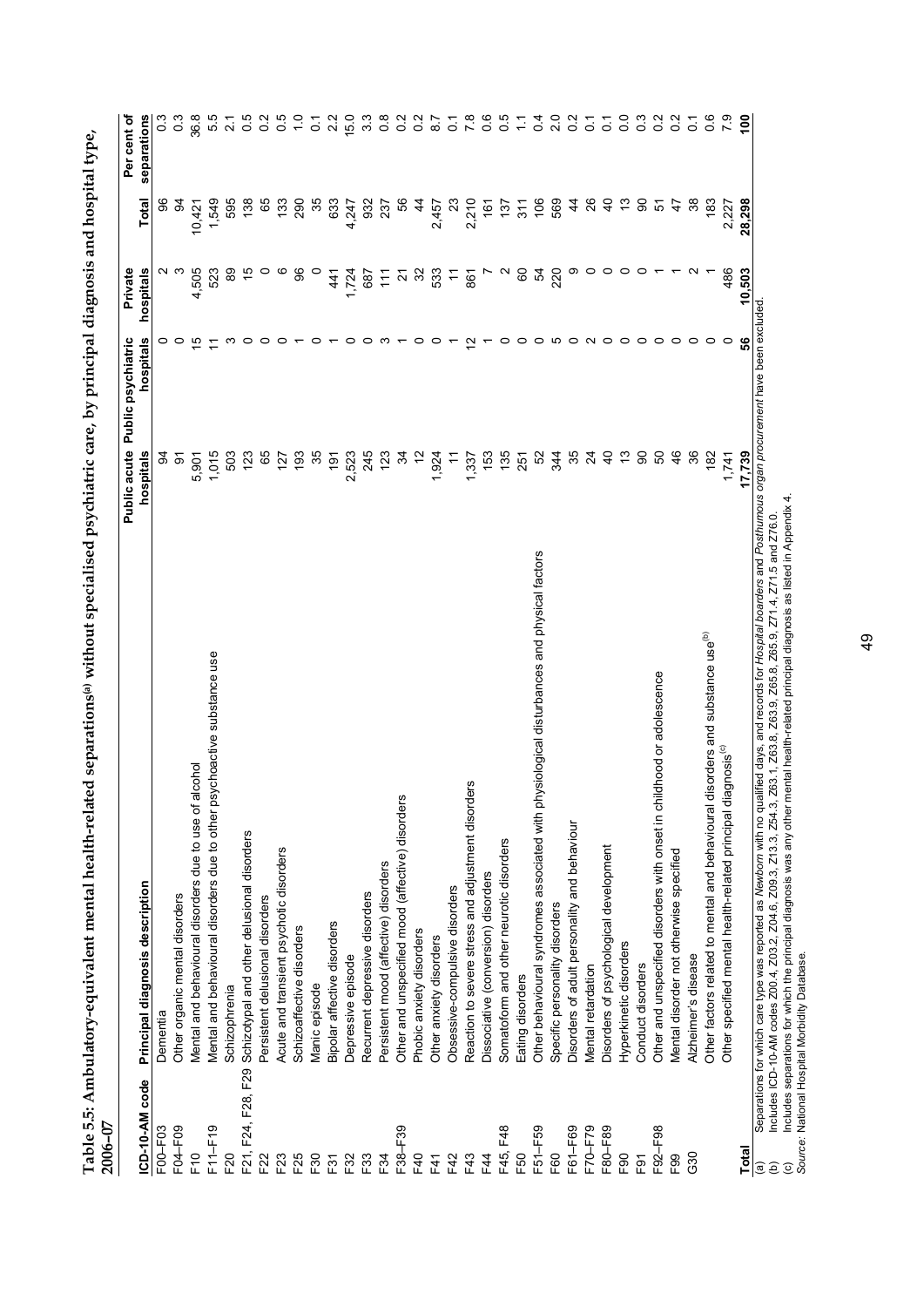| and                                                       |  |
|-----------------------------------------------------------|--|
|                                                           |  |
| ເ                                                         |  |
|                                                           |  |
|                                                           |  |
| 一 ロヤワ つ                                                   |  |
|                                                           |  |
|                                                           |  |
|                                                           |  |
|                                                           |  |
|                                                           |  |
|                                                           |  |
|                                                           |  |
| ---- 2                                                    |  |
|                                                           |  |
|                                                           |  |
|                                                           |  |
|                                                           |  |
|                                                           |  |
|                                                           |  |
|                                                           |  |
|                                                           |  |
|                                                           |  |
| į                                                         |  |
| ospital type, 2006-07                                     |  |
|                                                           |  |
|                                                           |  |
| Table 5.6: Ambulatory-equivalent mental heal <sup>+</sup> |  |

|                                                                                             |                                                                                                                                                                                                                                                                                                                                                                                                                                                                                                                                                                                                                       | Public acute Public psychiatric |                          | Private   |              | Per cent of      |
|---------------------------------------------------------------------------------------------|-----------------------------------------------------------------------------------------------------------------------------------------------------------------------------------------------------------------------------------------------------------------------------------------------------------------------------------------------------------------------------------------------------------------------------------------------------------------------------------------------------------------------------------------------------------------------------------------------------------------------|---------------------------------|--------------------------|-----------|--------------|------------------|
| ICD-10-AM code                                                                              | Principal diagnosis description                                                                                                                                                                                                                                                                                                                                                                                                                                                                                                                                                                                       | hospitals                       | hospitals                | hospitals | Total        | separations      |
| F00-F03                                                                                     | Dementia                                                                                                                                                                                                                                                                                                                                                                                                                                                                                                                                                                                                              | 3                               |                          | 117       | 212          |                  |
| F04-F09                                                                                     | Other organic mental disorders                                                                                                                                                                                                                                                                                                                                                                                                                                                                                                                                                                                        | 57                              |                          | 115       | 213          | $\frac{2}{2}$    |
| $E$ <sup>0</sup>                                                                            | Mental and behavioural disorders due to use of alcohol                                                                                                                                                                                                                                                                                                                                                                                                                                                                                                                                                                | 6,100                           | $\frac{3}{4}$            | 12,110    | 18,253       | 15.1             |
| F11-F19                                                                                     | Mental and behavioural disorders due to other psychoactive substance use                                                                                                                                                                                                                                                                                                                                                                                                                                                                                                                                              | 1,103                           | 20                       | 2,534     | 3,657        | 3.0              |
| F20                                                                                         | Schizophrenia                                                                                                                                                                                                                                                                                                                                                                                                                                                                                                                                                                                                         | 743                             | $\overline{\mathcal{S}}$ | 3,071     | 3,835        | 3.2              |
| F21, F24, F28, F29                                                                          | Schizotypal and other delusional disorders                                                                                                                                                                                                                                                                                                                                                                                                                                                                                                                                                                            | 134                             | c                        | 219       | 353          | 0.3              |
| F22                                                                                         | Persistent delusional disorders                                                                                                                                                                                                                                                                                                                                                                                                                                                                                                                                                                                       | 69                              |                          | 167       | 237          | $\frac{2}{5}$    |
| F23                                                                                         | Acute and transient psychotic disorders                                                                                                                                                                                                                                                                                                                                                                                                                                                                                                                                                                               | 138                             |                          | 237       | 376          | $\frac{3}{2}$    |
| F25                                                                                         | Schizoaffective disorders                                                                                                                                                                                                                                                                                                                                                                                                                                                                                                                                                                                             | 269                             |                          | 2,472     | 2,745        | 2.3              |
| F30                                                                                         | Manic episode                                                                                                                                                                                                                                                                                                                                                                                                                                                                                                                                                                                                         | $\frac{8}{4}$                   | 0                        | $\approx$ | 130          | $\overline{O}$   |
| F31                                                                                         | Bipolar affective disorders                                                                                                                                                                                                                                                                                                                                                                                                                                                                                                                                                                                           | 244                             |                          | 6,267     | 6,516        | 54               |
| F32                                                                                         | Depressive episode                                                                                                                                                                                                                                                                                                                                                                                                                                                                                                                                                                                                    | 3,387                           | ဖ                        | 19,371    | 22,764       | 18.9             |
| F33                                                                                         | Recurrent depressive disorders                                                                                                                                                                                                                                                                                                                                                                                                                                                                                                                                                                                        | 338                             |                          | 14,451    | 14,790       | 12.3             |
| F34                                                                                         | Persistent mood (affective) disorders                                                                                                                                                                                                                                                                                                                                                                                                                                                                                                                                                                                 | 206                             |                          | 1,667     | 1,876        | $\frac{6}{1}$    |
| F38-F39                                                                                     | Other and unspecified mood (affective) disorders                                                                                                                                                                                                                                                                                                                                                                                                                                                                                                                                                                      | 83                              |                          | 335       | 419          | $\overline{0}$   |
| F40                                                                                         | Phobic anxiety disorders                                                                                                                                                                                                                                                                                                                                                                                                                                                                                                                                                                                              | 168                             | $\circ$                  | 439       | 607          | 0.5              |
| F41                                                                                         | Other anxiety disorders                                                                                                                                                                                                                                                                                                                                                                                                                                                                                                                                                                                               | 2,168                           | 336                      | 7,323     | 9,827        | $\overline{8}$ . |
| F42                                                                                         | Obsessive-compulsive disorders                                                                                                                                                                                                                                                                                                                                                                                                                                                                                                                                                                                        | $\Omega$                        |                          | 648       | 669          | 0.6              |
| F43                                                                                         | Reaction to severe stress and adjustment disorders                                                                                                                                                                                                                                                                                                                                                                                                                                                                                                                                                                    | 1,966                           | 57                       | 13,385    | 15,388       | 12.8             |
| E44                                                                                         | Dissociative (conversion) disorders                                                                                                                                                                                                                                                                                                                                                                                                                                                                                                                                                                                   | 154                             |                          | 670       | 825          | $\overline{0}$   |
| F45, F48                                                                                    | Somatoform and other neurotic disorders                                                                                                                                                                                                                                                                                                                                                                                                                                                                                                                                                                               | 160                             | 0                        | 58        | 218          | 0.2              |
| F50                                                                                         | Eating disorders                                                                                                                                                                                                                                                                                                                                                                                                                                                                                                                                                                                                      | 255                             | $\circ$                  | 2,774     | 3,029        | 2.5              |
| F51-F59                                                                                     | Other behavioural syndromes associated with physiological disturbances and physical factors                                                                                                                                                                                                                                                                                                                                                                                                                                                                                                                           | 53                              | $\circ$                  | 376       | 429          | 0.4              |
| F60                                                                                         | Specific personality disorders                                                                                                                                                                                                                                                                                                                                                                                                                                                                                                                                                                                        | 493                             | ာ                        | 2,326     | 2,828        | 2.3              |
| F61-F69                                                                                     | Disorders of adult personality and behaviour                                                                                                                                                                                                                                                                                                                                                                                                                                                                                                                                                                          | $\overline{4}$                  | $\circ$                  | 267       | 307          | $0.\overline{3}$ |
| F70-F79                                                                                     | Mental retardation                                                                                                                                                                                                                                                                                                                                                                                                                                                                                                                                                                                                    | 27                              | $\sim$                   | $\circ$   | $\mathbf{S}$ | $\overline{0}$   |
| F80-F89                                                                                     | Disorders of psychological development                                                                                                                                                                                                                                                                                                                                                                                                                                                                                                                                                                                | 109                             | 3                        | 6         | 264          | 0.2              |
| F <sub>90</sub>                                                                             | Hyperkinetic disorders                                                                                                                                                                                                                                                                                                                                                                                                                                                                                                                                                                                                | 382                             | 346                      | 5         | 779          | 0.6              |
| F <sub>91</sub>                                                                             | Conduct disorders                                                                                                                                                                                                                                                                                                                                                                                                                                                                                                                                                                                                     | 1,055                           | 186                      | Ν         | 1,243        | $\frac{0}{1}$    |
| F92-F98                                                                                     | Other and unspecified disorders with onset in childhood or adolescence                                                                                                                                                                                                                                                                                                                                                                                                                                                                                                                                                | 229                             | 282                      | $\dot{4}$ | 525          | 0.4              |
| F99                                                                                         | Mental disorder not otherwise specified                                                                                                                                                                                                                                                                                                                                                                                                                                                                                                                                                                               | 55                              | $\circ$                  | Ю         | 8            | $\overline{0}$   |
| 630                                                                                         | Alzheimer's disease                                                                                                                                                                                                                                                                                                                                                                                                                                                                                                                                                                                                   | 36                              | $\circ$                  | 593       | 629          | 0.5              |
|                                                                                             | disorders and substance use <sup>(b)</sup><br>Other factors related to mental and behavioural                                                                                                                                                                                                                                                                                                                                                                                                                                                                                                                         | 233                             | $\overline{78}$          | 45        | 356          | $\frac{3}{2}$    |
|                                                                                             | Other specified mental health-related principal diagnosis <sup>(c)</sup>                                                                                                                                                                                                                                                                                                                                                                                                                                                                                                                                              | 1,756                           | $\circ$                  | 486       | 2,242        | $\ddot{ }$ .     |
|                                                                                             | Other <sup>(d)</sup>                                                                                                                                                                                                                                                                                                                                                                                                                                                                                                                                                                                                  | 264                             | 123                      | 3,585     | 3,972        | $3.\overline{3}$ |
| Total                                                                                       |                                                                                                                                                                                                                                                                                                                                                                                                                                                                                                                                                                                                                       | 22,676                          | 1.603                    | 96,323    | 120,602      | ၔၟ               |
| $\widehat{\mathbf{c}}$<br>$\widehat{\mathbf{e}}$<br>$\widehat{\mathbf{e}}$<br>$\widehat{c}$ | Separations for which care type was reported as Newborn with no qualified days, and records for Hospital boarders and Posthumous organ procurement have been excluded<br>Includes separations for which the principal diagnosis was any other mental health-related principal diagnosis as listed in Appendix 4.<br>Z63.1, Z63.8, Z63.9, Z65.8, Z65.9, Z71.4, Z71.5 and Z76.0<br>Includes all other codes not included as a mental health-related principal diagnosis as listed in Appendix 4.<br>Includes ICD-10-AM codes Z00.4, Z03.2, Z04.6, Z09.3, Z13.3, Z54.3,<br>Source: National Hospital Morbidity Database. |                                 |                          |           |              |                  |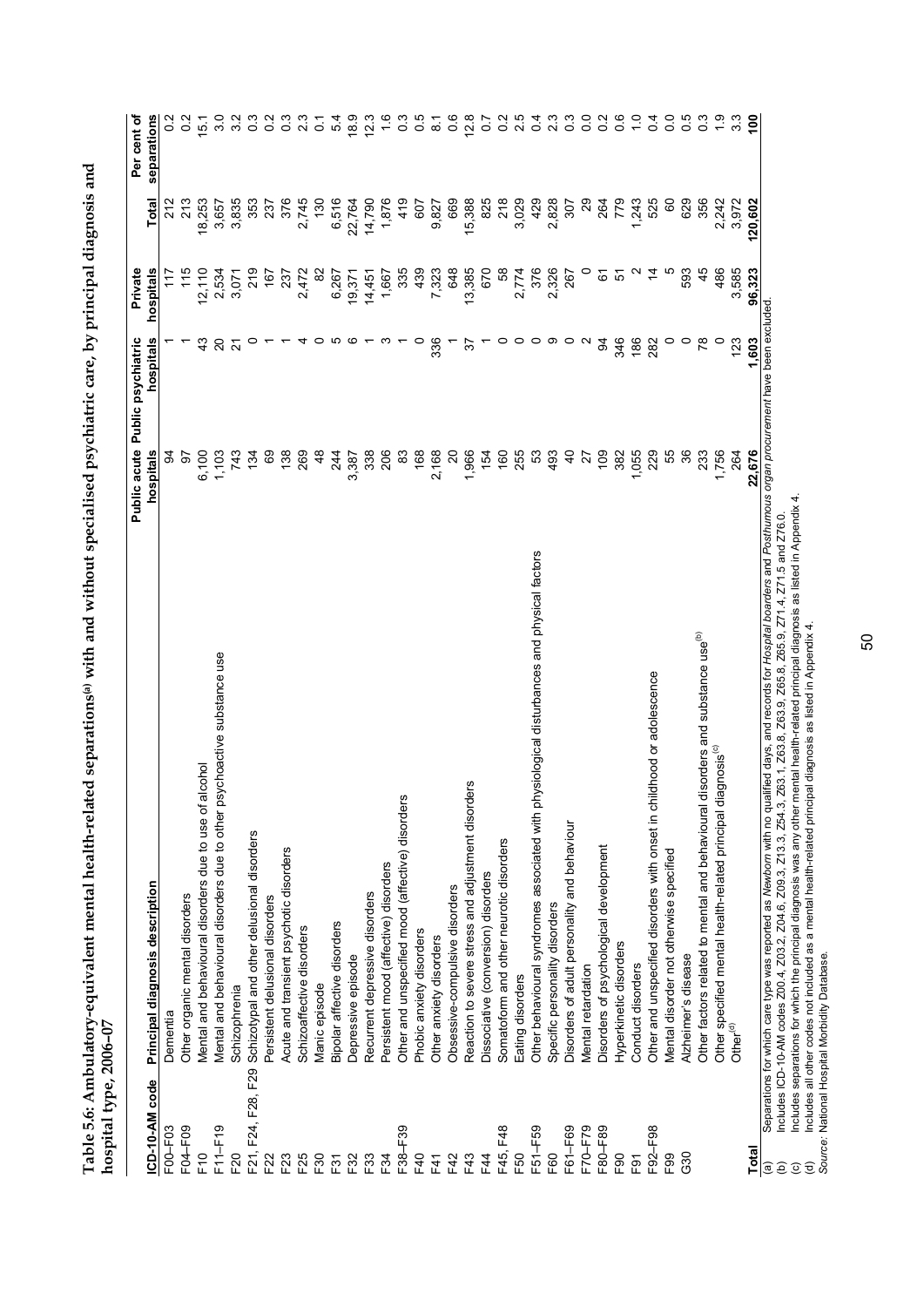# **5.6 Procedures**

Table 5.7 details the number of separations relating to the 10 procedures (or interventions) most frequently reported for ambulatory-equivalent mental health-related hospital separations. The procedures are classified according to the *Australian Classification of Health Interventions, 5th edition*. Further information on the classification is included in Appendix 3.

A total of 60,032 procedures were reported in relation to 51,216 separations. This reflects the fact that more than one procedure can be reported for each separation, with an average of 1.2 procedures being reported. No procedures were reported for 57.5% (69,386 out of 120,602) of the separations. The most frequently reported procedure was *Cognitive behaviour therapy* (16,462 procedures for 16,461 separations).

|                                                             | Procedures <sup>(b)</sup> |               | Separations <sup>(b) (c)</sup> |          |
|-------------------------------------------------------------|---------------------------|---------------|--------------------------------|----------|
| Procedure                                                   | <b>Number</b>             | Per cent      | <b>Number</b>                  | Per cent |
| 96101-00 Cognitive behaviour therapy                        | 16,462                    | 27.4          | 16,461                         | 13.6     |
| 96180–00 Other psychotherapies or psychosocial therapies    | 7,876                     | 13.1          | 7,871                          | 6.5      |
| 96185–00 Supportive psychotherapy, not elsewhere classified | 5,258                     | 8.8           | 5,253                          | 4.4      |
| 96001-00 Psychological skills training                      | 4,763                     | 7.9           | 4,763                          | 3.9      |
| 92002-00 Alcohol rehabilitation                             | 3,565                     | 5.9           | 3,564                          | 3.0      |
| 96090-00 Other counselling or education                     | 3,545                     | 5.9           | 3.545                          | 2.9      |
| 95550-10 Allied health intervention, psychology             | 3,387                     | 5.6           | 3,387                          | 2.8      |
| 96073-00 Substance addiction counselling or education       | 2,824                     | 4.7           | 2,824                          | 2.3      |
| 96175-00 Mental/behavioural assessment                      | 2,230                     | 3.7           | 2,230                          | 1.8      |
| 96177-00 Interpersonal psychotherapy                        | 2,061                     | 3.4           | 2,060                          | 1.7      |
| Other reported procedures                                   | 8,061                     | 13.4          | 8,052                          | 6.7      |
|                                                             |                           | <b>Totals</b> |                                |          |
| Number of separations with at least one procedure           |                           | . .           | 51,216                         | 42.5     |
| Number of procedures with no procedure reported             | $\cdot$ .                 | . .           | 69,386                         | 57.5     |
| Total                                                       | 60,032                    | 100.0         | 120,602                        | 100.0    |

| Table 5.7: The 10 most frequently reported procedures for ambulatory-equivalent mental |  |
|----------------------------------------------------------------------------------------|--|
| health-related separations <sup>(a)</sup> , 2006–07                                    |  |

(a) Separations for which care type was reported as *Newborn* with no qualified days, and records for *Hospital boarders* and *Posthumous organ procurement* have been excluded.

(b) The number of procedures may not equal the number of separations, as the same procedure may have been performed more than once for each separation.

(c) The sum of the number of separations is not necessarily equivalent to the total, as multiple procedures can be reported for each separation.

. . Not applicable.